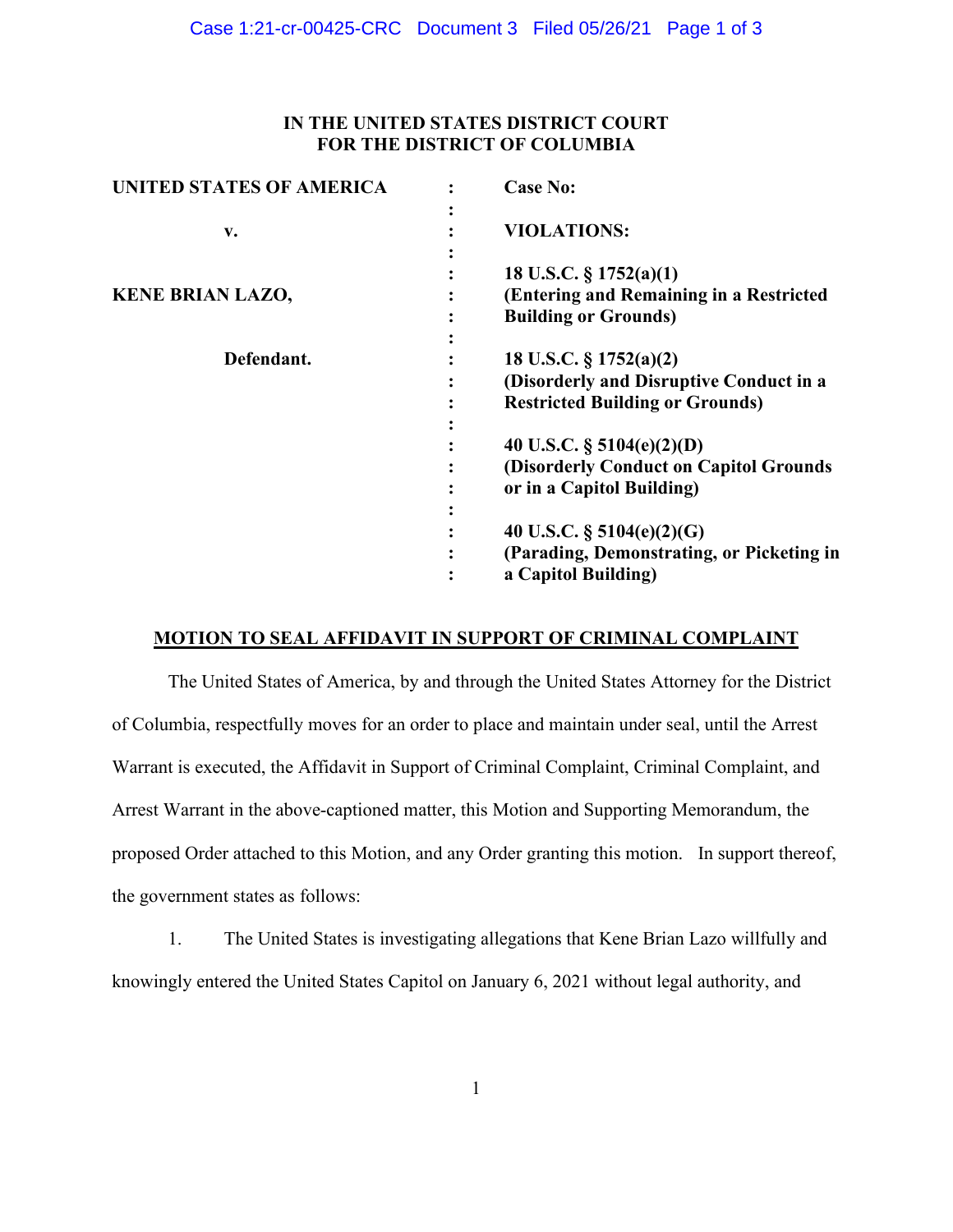#### Case 1:21-cr-00425-CRC Document 3 Filed 05/26/21 Page 2 of 3

participated in violent and disorderly conduct in violation of 18 U.S.C. §§ 1752(a)(1)-(2); and 40 U.S.C. §§ 5104(e)(2)(D) and (G).

2. The Affidavit in Support of Criminal Complaint references evidence gathered in the course of the investigation. The evidence includes statements identifying the defendant by a special agent of the Federal Bureau of Investigation. The public disclosure of the Government's evidence could compromise the integrity of the investigation, including the ability of the United States to locate and arrest the defendant, and could needlessly expose the statements of the identifying agent before the defendant has been apprehended. The Government also anticipates imminently obtaining one or more search warrants for items believed to be in the defendant's possession. Premature disclosure of the charging documents may risk hampering those efforts or lead to the destruction of evidence. Thus, a sealing order is necessary to avoid hindering the ongoing investigation in this matter.

2. As stated in Washington Post v. Robinson, 935 F.2d 282, 288 (D.C. Cir. 1999), there is a presumption of access to Court proceedings. But, this can be overridden if "'(1) closure serves a compelling interest; (2) there is a substantial probability that, in the absence of closure, this compelling interest would be harmed; and (3) there are no alternatives to closure that would adequately protect the compelling interest." Id. at 290 (quoting Oregonian Pub. Co. v. United States Dist. Court, 920 F.2d 1462, 1466 (9th Cir. 1990)).

3. In this matter, the United States has a compelling interest in preserving the integrity of its investigation and arresting the defendant. A limited sealing order ensuring that filings related to the Criminal Complaint and Arrest Warrant are not accessible from the Court's public files is narrowly tailored to serve a compelling interest.

2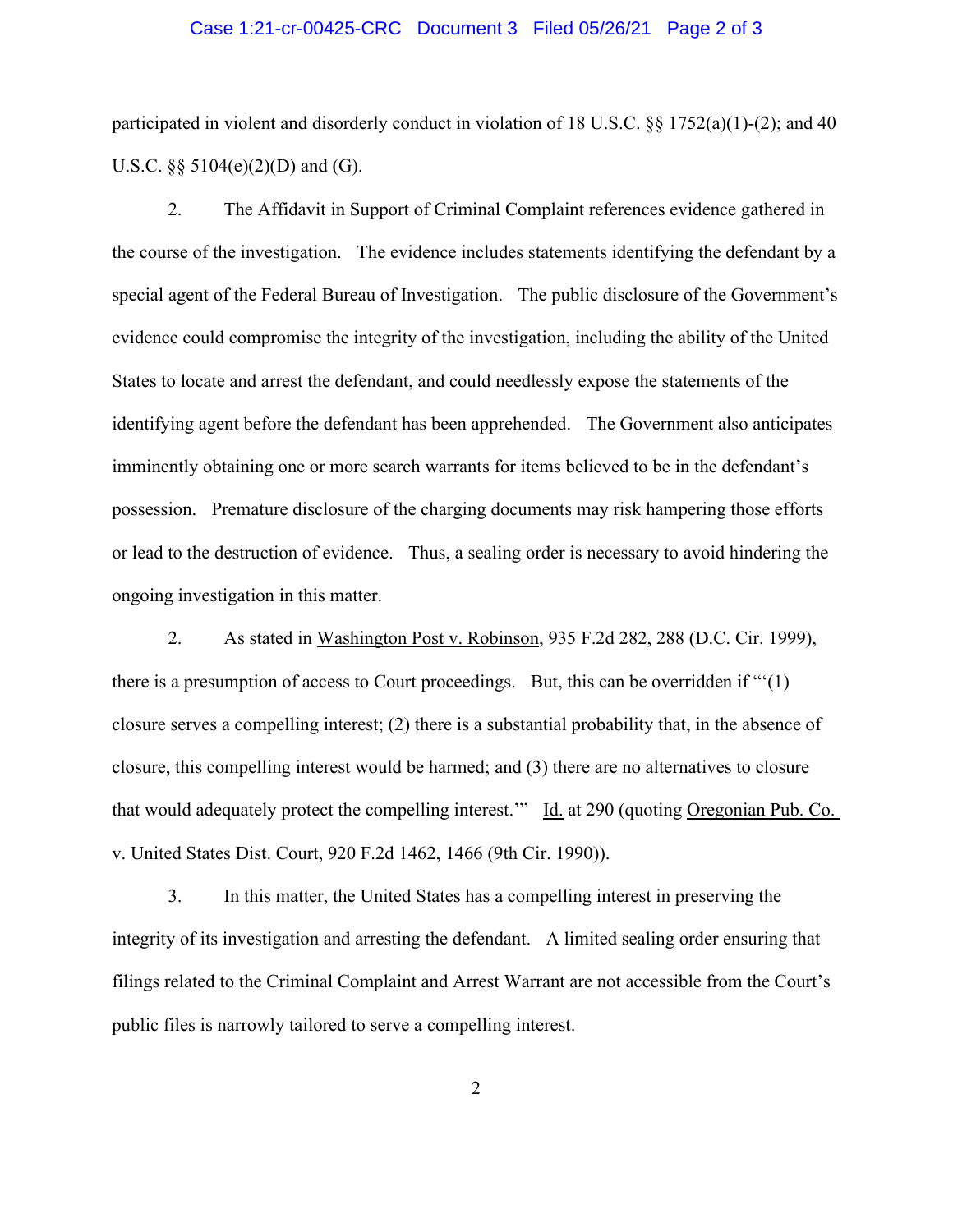### Case 1:21-cr-00425-CRC Document 3 Filed 05/26/21 Page 3 of 3

4. Furthermore, the United States respectfully submits that complying with the normal notice requirements of Washington Post would defeat the purpose of the motion to seal. Persons who know the criminal justice system also know that docketing a motion to seal an Affidavit in Support of Criminal Complaint and Arrest Warrant, or a resulting sealing order, means that the defendant is charged with a crime, and the Government intends to arrest him. Thus, if this Motion or a sealing order were to become public, it would be the same as making public the Complaint and Arrest Warrant.

**WHEREFORE**, the United States respectfully requests that this Court issue an Order directing that the Clerk of the Court place and maintain under seal, until execution of the Arrest Warrant, the Affidavit in Support of Criminal Complaint, this Motion and Supporting Memorandum, the proposed Order attached to this Motion, and any Order granting this motion.

Respectfully submitted,

CHANNING D. PHILLIPS ACTING UNITED STATES ATTORNEY D.C. Bar No. 415793

By: /s/ Amanda Jawad AMANDA JAWAD NY Bar No. 5141155 Assistant United States Attorney District of Columbia Detailee 211 W. Fort Street, Suite 2001 Detroit, MI 48226 Telephone: (313) 226-9116 Amanda.Jawad@usdoj.gov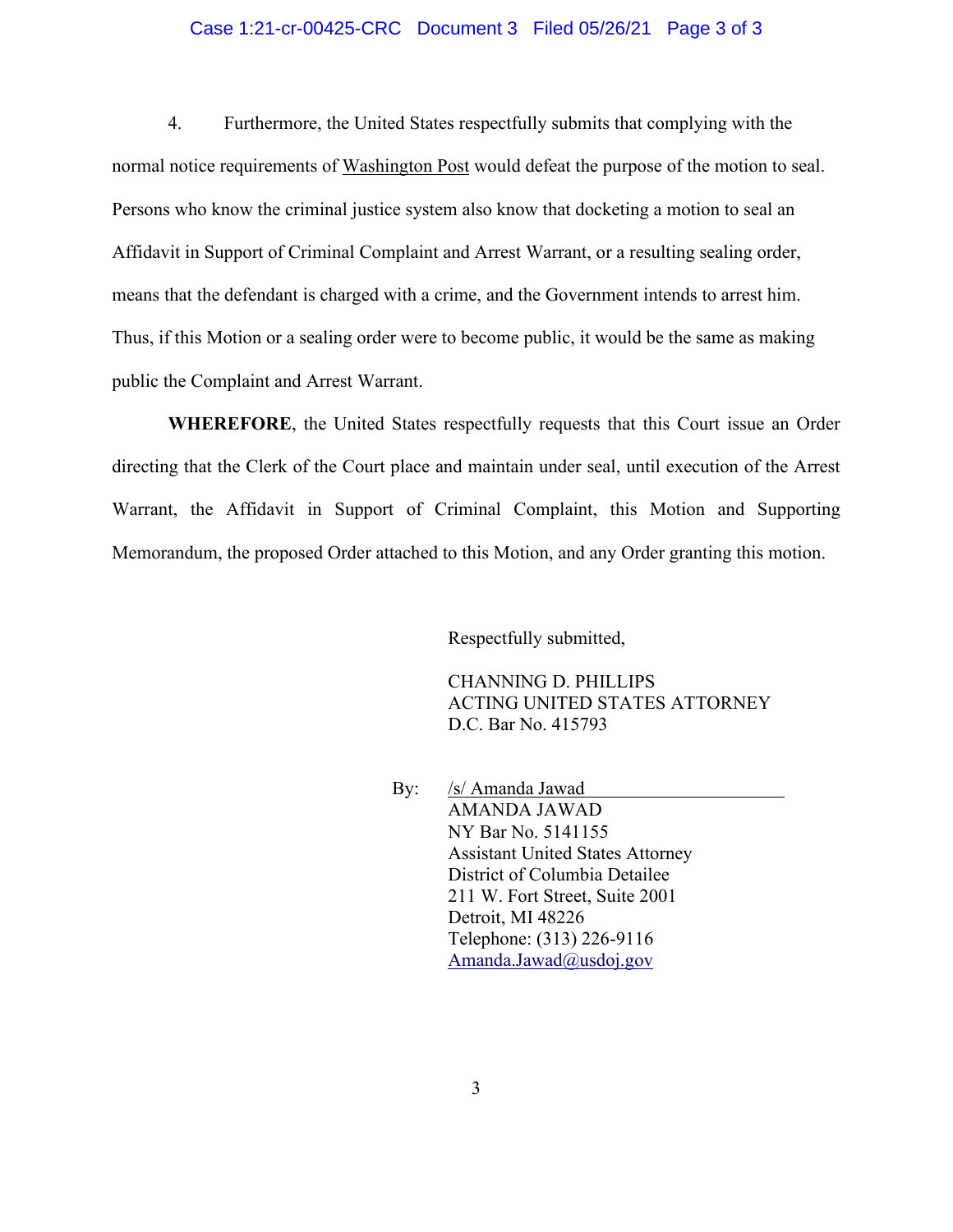# **IN THE UNITED STATES DISTRICT COURT FOR THE DISTRICT OF COLUMBIA**

| <b>UNITED STATES OF AMERICA</b> | <b>Case No:</b>                                                                                             |
|---------------------------------|-------------------------------------------------------------------------------------------------------------|
| v.                              | <b>VIOLATIONS:</b>                                                                                          |
| <b>KENE BRIAN LAZO,</b>         | 18 U.S.C. $\S 1752(a)(1)$<br>(Entering and Remaining in a Restricted<br><b>Building or Grounds)</b>         |
| Defendant.                      | 18 U.S.C. § 1752(a)(2)<br>(Disorderly and Disruptive Conduct in a<br><b>Restricted Building or Grounds)</b> |
|                                 | 40 U.S.C. $\S$ 5104(e)(2)(D)<br>(Disorderly Conduct on Capitol Grounds<br>or in a Capitol Building)         |
|                                 | 40 U.S.C. $\S$ 5104(e)(2)(G)<br>(Parading, Demonstrating, or Picketing in<br>a Capitol Building)            |

## **ORDER**

This matter having come before the Court pursuant to the application of the United States to seal criminal complaint, the Court finds that, because of such reasonable grounds to believe the disclosure will result in flight from prosecution, destruction of or tampering with evidence, intimidation of potential witnesses, and serious jeopardy to the investigation, the United States has established that a compelling governmental interest exists to justify the requested sealing.

1. IT IS THEREFORE ORDERED that the application is hereby GRANTED, and that the affidavit in support of criminal complaint and other related materials, the instant application to seal, and this Order are sealed until the arrest warrant is executed.